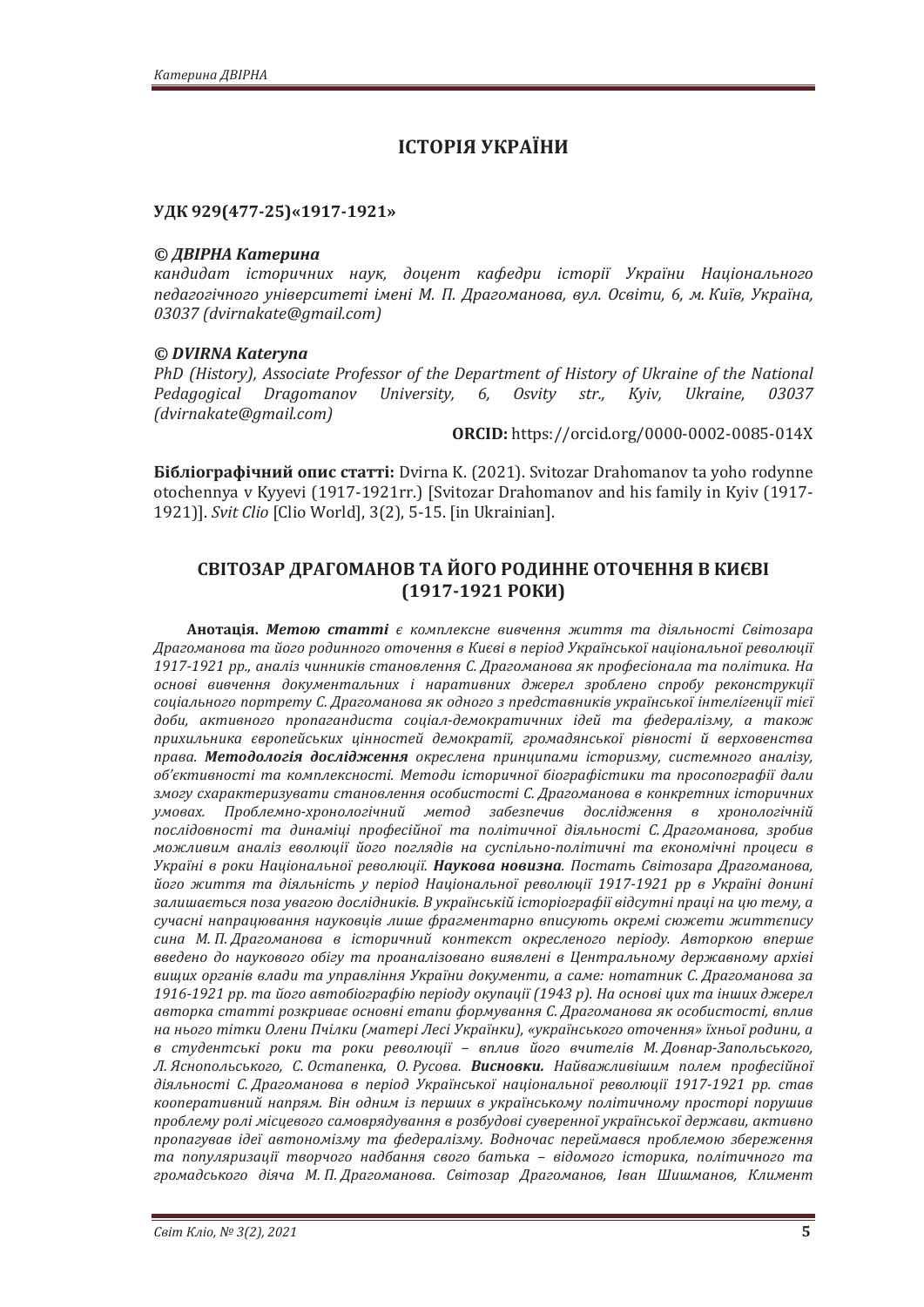Квітка були представниками культурно-творчої та політичної інтелігенції того часу і стали активними учасниками національно-визвольної боротьби 1917-1921 рр. Вони належали до нової політичної еліти, яка, увібравши в себе «нескорений драгоманівський дух», *˄ˑ˓ˑːˋˎ˃˖ˍ˓˃˫ː˔˟ˍˈ˔ˎˑ˅ˑǡ˖ˍ˓˃˫ː˔˟ˍ˖ˍ˖ˎ˟˕˖˓˖˕˃ː˃˙˪ˑː˃ˎ˟ː˖˪ˇˈˡǤʞˈ˓˔˒ˈˍ˕ˋ˅ˋ˒ˑˇ˃ˎ˟˛ˋ˘* досліджень теми авторка пов'язує з вивченням документів архівних фондів С. Драгоманова та його близьких родичів, що зберігаються в архіві Української вільної академії наук у США.

Ключові слова: Світозар Драгоманов, Київ, Українська революція, архів, родина,  $no$ літика.

## **SVITOZAR DRAHOMANOV AND HIS FAMILY IN KYIV (1917-1921)**

**Abstract. The aim** of the article is a comprehensive study of the life and work of Svitozar *Drahomanov and his family in Kyiv during the Ukrainian National Revolution of 1917-1921, an* analysis of the factors of the formation of S. Drahomanov as a professional and politician. An attempt to reconstruct the social portrait of S. Drahomanov as one of the representatives of the Ukrainian intelligentsia of that time, an active propagandist of social democratic ideas and federalism and a supporter of European values of democracy, civic equality and rule of law has been made on *documentary and narrative sources. The research methodology is outlined by the principles of* historicism, systems analysis, objectivity and complexity. Methods of historical biography and *prosopography allowed to study the formation of the personality of S. Drahomanov in specific historical conditions, to characterize individual figures in the family environment, their relationships* and political preferences. Thanks to the use of this method it was possible to reconstruct the life of S. *Drahomanov not only during 1917-1921 but also in the subsequent periods of his life and activity. The* problem-chronological method provided research in the chronological sequence and dynamics of S. Drahomanov's professional and political activity, made possible the analysis of the evolution of his *views on socio-political and economic processes in Ukraine during the National Revolution. Scientific* **novelty.** The figure of Svitozar Drahomanov, his life and activity during the National Revolution of *1917-1921 in Ukraine remains out of the attention of researchers. There are no works on this topic in* Ukrainian historiography, and modern works of researchers only fragmentarily fit individual plots of the biography of M. Drahomanov's son into the historical context of the stated period. The author introduced into scientific circulation and analyzed the documents found in the Central State Archive of *the highest authorities and administration of Ukraine, namely: S. Drahomanov's notebook for 1916-*1921 and his autobiography of the occupation period (1943). Based on these and other sources, the *author of the article reveals the main stages of S. Drahomanov's formation as a person, the influence* of his aunt Olena Pchilka (Lesya Ukrainka's sister), the "Ukrainian environment" of their family and *during his student years and the years of the revolution - the influence of his teachers M. Dovnar-*Zapolsky, L. Yasnopolsky, S. Ostapenko, O. Rusov. **Conclusions.** The most important field of S. *Drahomanov's professional activity during the Ukrainian National Revolution of 1917-1921 was the cooperative direction. He was one of the first in the Ukrainian political field to raise the issue of the role of local self-government in building a sovereign Ukrainian state. S. Drahomanov studied the* experience of the municipalities of Germany and Belgium, and then through the press introduced this *experience to the public in Ukraine, actively promoting the ideas of autonomy and federalism. His published materials prove that during 1917-1918 he had his own progressive vision of local government reform and popularized this innovative idea. Problems of socio-economic development* and the world economy remained the main scientific areas in which he was constantly interested and *deeply studied. At the same time, S. Drahomanov was concerned with the problem of preserving and popularizing the creative heritage of his father - the famous historian, politician and public figure M.* Drahomanov. Svitozar Drahomanov, Ivan Shishmanov, Kliment Kvitka were representatives of the cultural, creative and political intelligentsia of that time, who became active participants in the *national liberation struggle of 1917-1921. All of them belonged to the new political elite, which,* absorbing the "unconquered Drahomanov spirit", defended the Ukrainian word, Ukrainian culture and *national idea*.

*A* study of the life and work of S. Drahomanov and his family in Kyiv in 1917-1921 shows that the *voung generation of Ukrainians of that time, despite difficult life and political circumstances, followed the best traditions of the Ukrainian intelligentsia of the previous historical period, preserving and increasing the contribution of prominent representatives. Ukrainian cultural, creative and sociopolitical space of the second half of the XIX century. - Mykhailo Drahomanov, Olena Pchilka and Lesya* Ukrainka. The author connects the prospects of further research on the topic with the study of documents of the archives of S. Drahomanov and his close relatives, which are stored in the archives of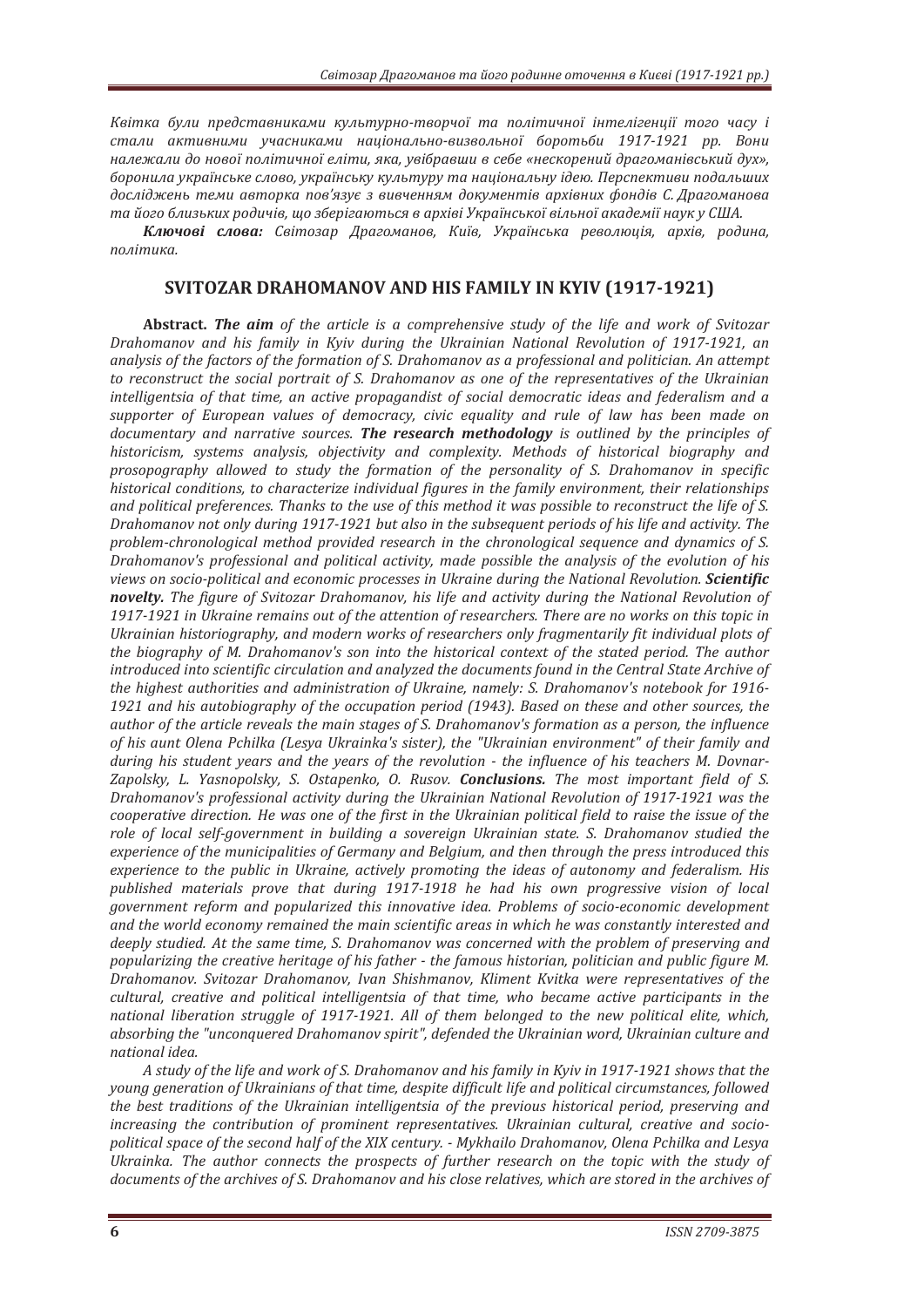the Ukrainian Free Academy of Sciences in the United States. An in-depth study of these funds will allow researchers to deepen the analysis of diverse cultural, creative, educational and political activities of the Drahomanov family in different historical periods of the modern history of Ukraine. *Keywords: Svitozar Drahomanov, Kyiv, Ukrainian revolution, archive, family, politics.* 

Постановка проблеми. Українська революція 1917-1921 рр. стала визначною подією в боротьбі українського народу за самостійність і незалежність, важливим етапом відновлення національної державності. Це був період пробудження національної свідомості, самопожертви та героїзму, а також час непримиренного протиборства, зневіри і трагічних втрат. За нових суспільно-політичних обставин цього часу Київ став епіцентром революційних подій та державотворення, де створювалися керівні державницькі структури, органи виконавчої влади, відбувалися з'їзди, конгреси, діяли дипломатичні представництва тощо. Київ став містом консолідації передової української інтелігенції, представників різних політичних угруповань, громадських організацій, науково-освітянських та культурних осередків. Політичні метаморфози цього часу - зміна урядів та їхніх векторів діяльності, ворожість, братовбивча боротьба за «нову державність» та «Великую Россию» - вплинули на передову українську інтелігенцію, яка в цих непростих умовах прагнула послужити своєму народу, внести власну лепту в розбудову державності. Серед сподвижників нової генерації українців була родина Драгоманових, члени якої у вирі Національної революції посідали вагоме місце в тогочасному соціумі та, без сумніву, мали особливу суспільно-політичну значимість, Серед них – Світозар Михайлович Драгоманов.

Аналіз останніх досліджень і публікацій. Постать Світозара Драгоманова, його життя та діяльність у період Національної революції 1917-1921 рр. в Україні донині залишається поза увагою дослідників. В українській історіографії відсутні праці на цю тему, а сучасні напрацювання науковців лише фрагментарно вписують окремі сюжети життєпису сина М.П. Драгоманова в історичний контекст окресленого періоду. У цьому можна пересвідчитися навіть унаслідок побіжного огляду наявного наративу. Цікавий життєпис Світозара Драгоманова належить Т. Скрипці та надрукований у збірнику «Леся Українка: доля, культура, епоха» [30, с. 179-185]. Деякі деталі київського періоду життя С. Драгоманова, зокрема період його навчання в Київському комерційному інституті, предметно розкрито у статті А. Чуткого [32]. Концепцію місцевого самоврядування Світозара Драгоманова намагався осягнути М. Семенко [28]. Тематичну різноманітність публіцистики С. Драгоманова 1920–1970-х рр. досліджує С. Семенко [29]. Про Світозара Михайловича побіжно згадано в одному з досліджень І. Коляди [16] та кількох матеріалах у сучасній періодиці [14]. Нарешті, авторці цієї статті належить дослідження про життя і діяльність С. Драгоманова в окупованому нацистами Києві  $y$  1941-1942 pp. [2].

Мета і завдання дослідження полягають у комплексному вивченні життя та діяльності Світозара Драгоманова та його київського родинного оточення в період Української національної революції 1917-1921 рр. Авторка аналізує чинники професійного та громадянського становлення С. Драгоманова, його політичної діяльності. На основі вивчення документальних і наративних джерел зроблено спробу реконструкції соціального портрету С. Драгоманова в ряду чільних представників української інтелігенції тієї доби як активного пропагандиста соціалдемократичних ідей та федералізму, а водночас прихильника європейських цінностей демократії, громадянської рівності й верховенства права.

**Виклад основного матеріалу дослідження.** Члени родини М. П. Драгоманова в роки Національної революції перебували в Києві та були причетні до революційних процесів цієї доби. Дружина видатного науковця, громадського та політичного діяча М. П. Драгоманова – Людмила Михайлівна Кучинська, 1842 року народження, повернулася з Болгарії до Києва ще 1898 р., ставши таким чином свідком бурхливих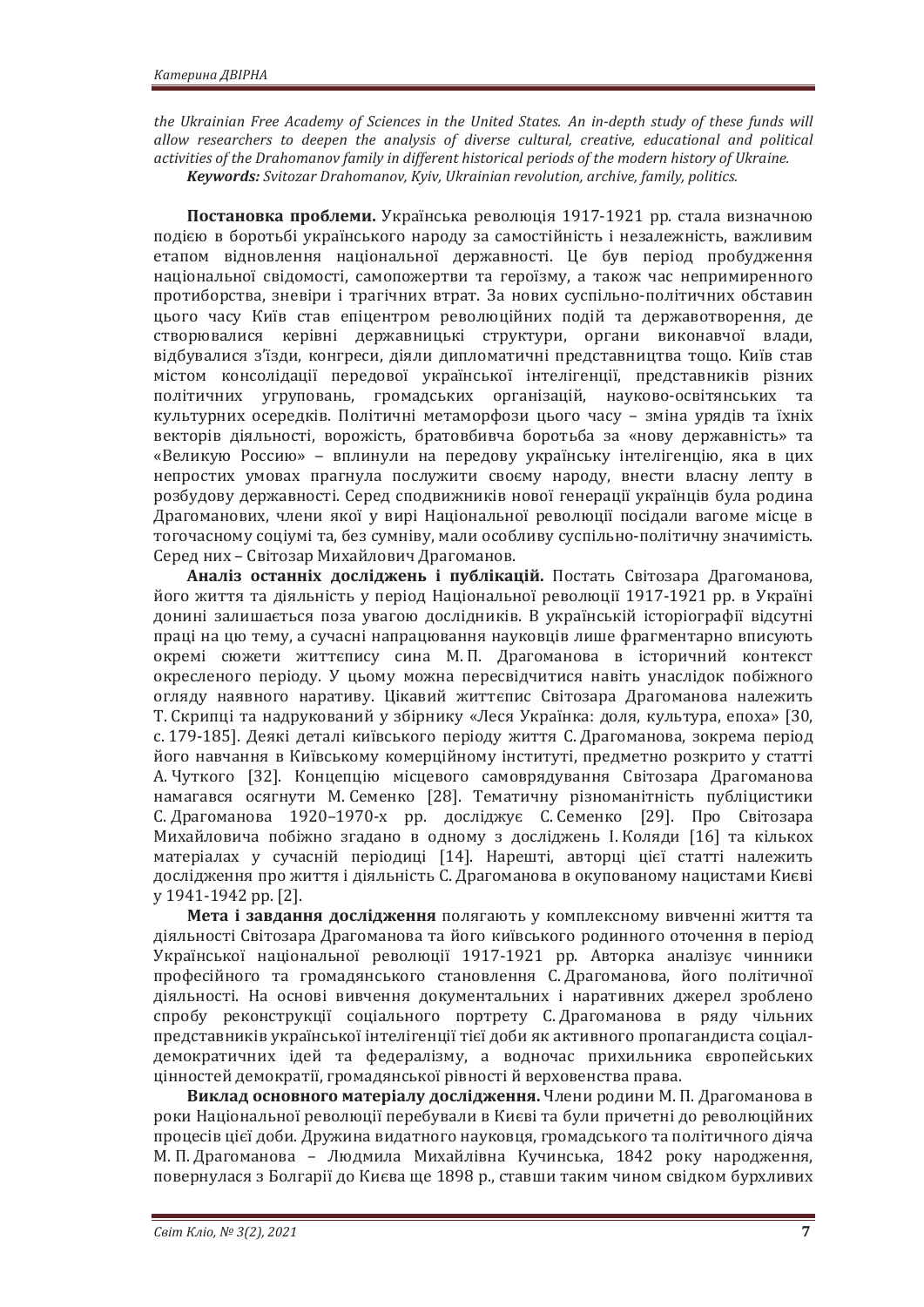подій першої чверті XX ст. Працювала в літературно-драматичній секції «Українського клубу», де зустрічалася з І. Франком, М. Лисенком, М. Старицькою, О. Пчілкою. У київській «Просвіті» вона разом із Лесею Українкою. С. Єфремовим. В. Дурдуківським, Є. Чикаленком, С. Петлюрою, Д. Дорошенком, І. Огієнком, I. Стешенком, М. Грінченком боронила та пропагувала українське слово. Звісно, після смерті чоловіка (2 липня 1894 р.) Л. Кучинська переймалася проблемами трьох дітей, які потребували не тільки батьківської ласки, а й фінансової підтримки. Діти М. Драгоманова – Лідія (1865-1937), Аріадна (1877-1954) та Світозар (1884-1958) – при житті батька перебували за кордоном, а в кінці 1890-х рр. разом із матір'ю повернулися в Україну. Пізніше Лідія вийшла заміж за болгарського письменника та історика Івана Шишманова, кращого учня її батька, та мешкала з родиною в Болгарії. Аріадна (Радочка) стала дружиною художника Івана Труша та переїхала жити до Львова, а син Світозар залишався в Києві аж до вимушеної еміграції 1943 р. Людмила Михайлівна поділяла проблеми дітей, займалася друком і популяризацією творчого надбання М. П. Драгоманова, робила переклади іноземних творів. Мешкала вона разом із сином Світозаром Михайловичем у квартирі № 4 на вулиці Паньківській, 14.

Події національно-визвольних змагань 1917-1921 рр. суттєво вплинули на долю, діяльність, політичні вподобання членів родини Драгоманових. У відділі рукописів Національної наукової бібліотеки ім. В. І. Вернадського нині зберігається цікавий документ - це автобіографічні дані Світозара Михайловича з датою 15 серпня 1918 р., подані ним до київського видавництва «Час». Тут зауважимо, що протягом 1908-1920 рр саме це видавництво стало одним із найбільших і найактивніших у Києві. Власноруч він пише: «Народився я в Женеві, в Швейцарії 29 червня 1884 року [...] Батьків моїх слід залічити до інтелігентних працівників батько мій Михайло Петрович, людина відома кожному громадянину України […]» [3, арк. 1]. Далі С. Драгоманов відзначає, що ще малим хлопцем у Женеві його віддали до «дитячого захисту», а з переїздом до Болгарії «послали до французької початкової школи в Софії», де він був біля двох років. Потім Світозар навчався в Парижі, куди його батько їздив лікуватися. У ліцеї він був три роки, аж до смерті батька. «[...] Через неможливість фінансувати мати віддала мене до коледжу в Женеву, де я два роки навчався (1895-1896). Потім через ті ж причини переїхав до Києва, де жив у тітки Олени Пчілки. Тут навчався російської мови та вступив до Четвертої київської гімназії [3. арк. 2]. «Україномовна атмосфера, що панувала в сім'ї, вплив тітки та Лесі Українки (двоюрідної сестри - Авт.) створили з мене свідомого українця», – напише в біографії Світозар Драгоманов. Водночас російська гімназія справила на нього страшенно гнітюче враження, адже у французькій та швейцарських школах відносини між учителем та учнем були зовсім іншими.

У 1904 р., закінчивши навчання в гімназії, С. Драгоманов вступив до Київського політехнічного інституту, навчання в якому зрештою скоро полишив, вступивши до Київського комерційного інституту, де прослухав повний курс економічного відділу й узяв «золоте свідоцтво в 1915 році» [3, арк. 3]. Автор автобіографії зазначає, що перші його переклади з болгарської мови, зредаговані О. Пчілкою, з'явилися саме в Києві, а його власні праці друкували у «Слові», «Раді», «Городском деле», «Новостях Киевской Городской Думы», «Київській почті», «Дзвоні», «Комашні», «Народній справі», «Нашій кооперації», «Кооперативній зорі», «Українській кооперації», «Робітничій газеті», «Віснику кооперації», іноземних бюлетенях про українську кооперацію. За словами Світозара, його основним заробітком «донині є літературна праця та редагування» [3, арк. 4]. У дев'ятій графі анкети («Ваші політичні переконання й участь у громадському житті під час першої та другої революцій?») він напише: «Український соціал-демократ, член УСДРП» [3, арк. 4].

Припускаємо, що на формування політичних переконань юного Світозара мала вплив двоюрідна сестра - Леся Українка. У ранні роки Світозара і Лесю ріднила не лише кров, але й близькість у поглядах на життя та оцінку суспільно-політичних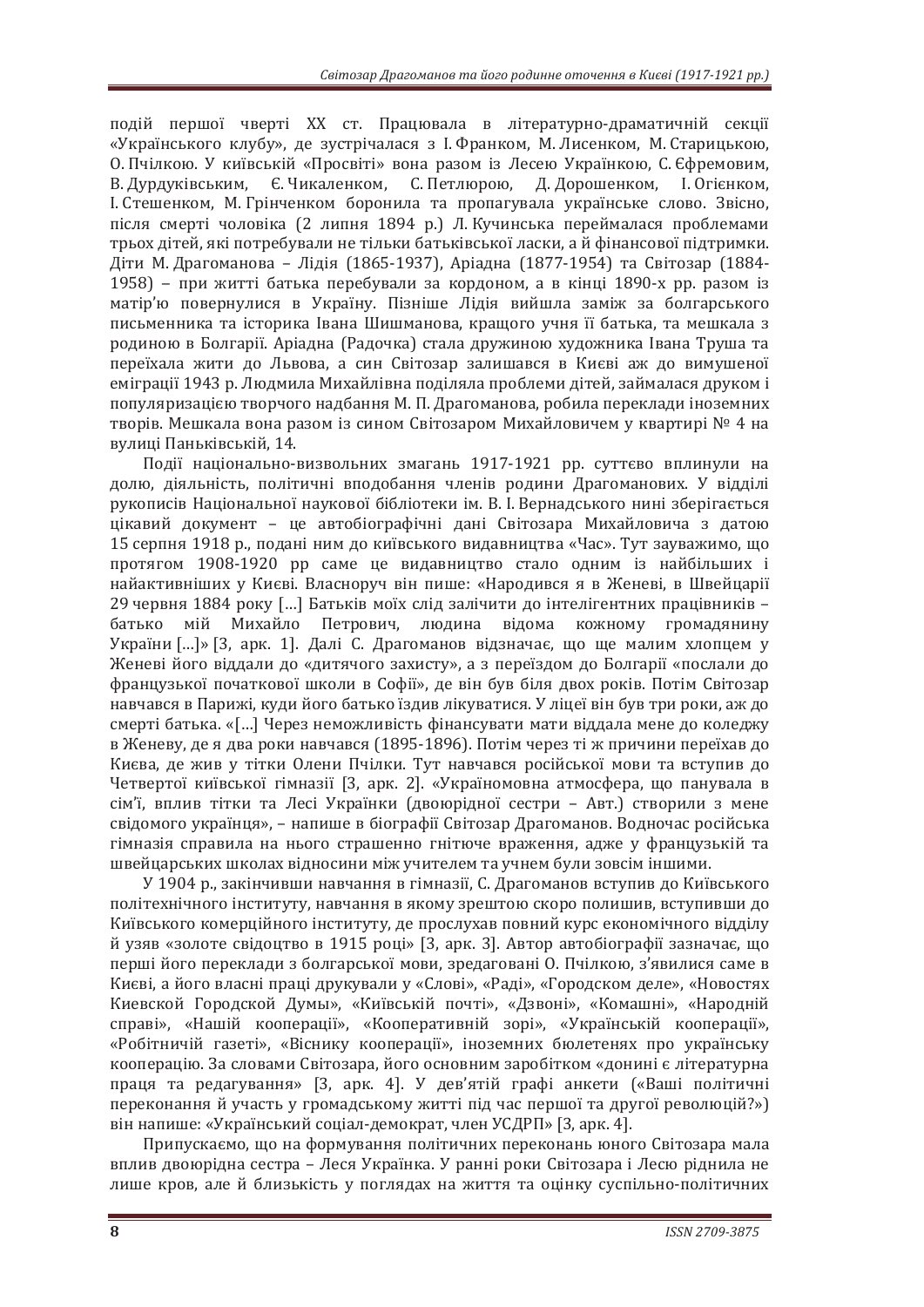процесів. Леся Українка, яка сповідувала соціал-демократичні ідеї, звісно ж, вплинула на формування світогляду юного Світозара Драгоманова як особистості та майбутнього політика. У популярному дискурсі побутує думка, що після смерті М. Драгоманова саме Леся Українка стала організатором київського соціалдемократичного гуртка [17].

Уже 1912 р. С. Драгоманов потрапив у поле зору поліції як політично неблагонадійна особа. Ним «зацікавилася» жандармерія і провела трус у його київському помешканні. Цей рік стане особливим і знаковим у житті Світозара Михайловича. У власному життєписі періоду нацистської окупації, датованому 23 травня 1943 р. він напише: «У 1912 році в Записках Українського Наукового товариства була надрукована моя перша наукова робота «Дрібне землеволодіння на Полтавщині» [19, арк. 14-15]. Після закінчення Київського комерційного інституту С. Драгоманов працює інструктором біржі праці відділу допомоги біженцям Всеросійського земського союзу. Із припиненням діяльності цієї організації 1918 р. Світозар Михайлович, маючи вищу освіту у сфері комунального господарства, перейшов на службу директором департаменту місцевого самоврядування Міністерства внутрішніх справ УНР, а далі - керівником загального відділу Всеукраїнського союзу земств [19, арк. 14-15]. Уже за радянської влади, протягом 1919-1920 рр. С. Драгоманов був членом колегії кооперативної секції державної Ради народного господарства в Києві. У 1919-1922 рр. він також керував інструкторським відділом кооперативної газети «Сільський господар». В автобіографії 1943 р. Світозар Михайлович зазначає, що з 1917 р. та в наступні роки він читав лекції на різних кооперативних курсах [19, арк. 14-15].

Ще навчаючись в Київському комерційному інституті, С. Драгоманов зарекомендував себе як доволі перспективний молодий учений-економіст. У 1911 та 1914 рр. він мав закордонні відрядження, результати яких були опубліковані в «Известиях Киевского коммерческого института» [7; 8]. Без сумніву, на формування особистості та фахових компетентностей С. Драгоманова вплинули викладачі цього ЗВО М. Довнар-Запольський, Л. Яснопольський, О. Русов, С. Остапенко. Останній, зокрема, представляв УНР на переговорах у Бресті в січні-лютому 1918 р., а навесні 1919 р. очолив уряд Директорії УНР. Основоположник вітчизняної соціології та статистики О. Русов став науковим керівником дипломної роботи Світозара Драгоманова («Муніципальні підприємства в Швейцарії»), надавав постійну підтримку молодому проукраїнськи налаштованому студенту, підтримував постійні контакти зі свідомими українцями, мав, як на той час, досить прогресивні погляди на перспективи соціального та політичного розвитку України, боротьби українства за свої права та свободи.

Поряд із важливим і цікавим для С. Драгоманова кооперативним напрямом під час Національної революції 1917-1921 рр. він одним із перших в українському політичному просторі порушив проблему ролі місцевого самоврядування в розбудові суверенної держави [9]. Світозар Михайлович вивчає досвід діяльності муніципалітетів європейських країн, зокрема Німеччини та Бельгії, а потім через пресу знайомить із цим досвідом громадськість [10]. Так, у 1918 р. на сторінках «Робітничої газети» він порушує питання широкого народовладдя, участі народних мас у виборах до органів місцевого самоврядування. Молодий політик пропонує запровадити демократичні підходи у виборчих кампаніях, де є рівні права чоловіків і жінок, розподіл повноважень і функцій між державою та органами місцевого самоврядування, звітність структур. Основу діяльності органів місцевого самоврядування С. Драгоманов бачив у реалізації саме соціальної політики. Друковані в пресі матеріали автора переконують у тому, що в 1917-1918 рр. він мав власне прогресивне бачення реформи місцевого самоврядування та популяризував цю ідею [11].

Протягом періоду Великої революції 1917-1921 рр. Світозар Драгоманов веде особистий щоденник (записи робить українською та французькою мовами - Авт.).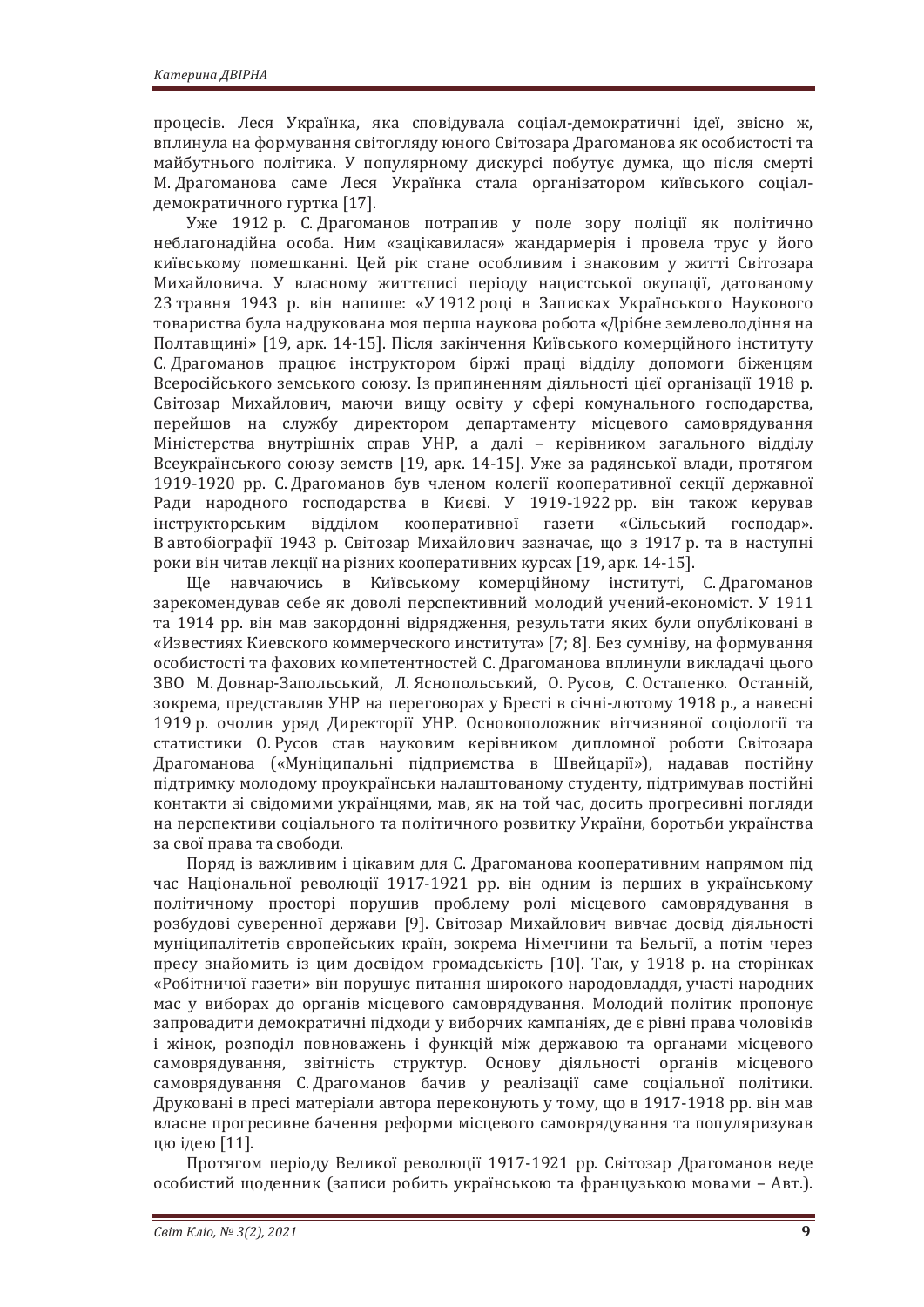Попри те, що в щоденнику відсутні матеріали особистісного чи біографічного характеру, тут подибуємо цікаві вирізки з газет, журналів, власноруч написані статистичні дані про економічний стан України та країн світу в цей період, розвиток революційного, міжнародного та національного профспілкового рухів [15]. Це доводить, що для автора щоденникових записів проблеми соціально-економічного розвитку та світової економіки були основними напрямками наукового інтересу, які він вивчав як експерт, а потім доносив до читача через періодичні друковані видання. Записну книжку Світозара Драгоманова доволі несподівано знайшли серед документів фонду 3974 (Василенко Микола Прокопович) у Центральному державному архіві вищих органів влади та управління України [15].

Проте професійні вподобання були не єдиним заняттям С. Драгоманова. Бурхливий революційний час мимоволі схиляв його до політичної діяльності. Зокрема, у вересні 1918 р. Світозар Михайлович ув'язується в доволі небезпечну для нього особисто політичну справу - подає скаргу до Вінницького окружного суду на неправильні дії тамтешнього повітового старости, за розпорядженням якого було конфісковано заборонену урядом гетьмана П. Скоропадського літературу суспільнополітичного характеру. Серед цих брошур були праці його батька, а також нарис «Української соціалістичної програми» [31].

Світозар Драгоманов виборює «право на життя» творчої спадщини свого батька. Протягом 1917-1918 рр. у Києві друкували та перевидавали твори М. Драгоманова, а також література про нього. Такі доречні в період революційних зрушень, ці видання користувалися тоді реальним попитом [12; 13]. Концепції та ідеї Михайла Петровича Драгоманова надихали принаймні частину керманичів Національної революції 1917-1921 рр., особливо це стосувалося проблем автономії та федералізму, тверджень М. Драгоманова про політичну діяльність та боротьбу, що мали базуватися на «моральному ґрунті». Пізніше цю ідею батька розвинув Світозар Драгоманов. Уже після Другої світової війни, перебуваючи в еміграції, він пропагує ідею європейської федерації, організовує український гурток європейських федералістів і друкує низку статей з цієї проблеми. В екзилі С. Драгоманов стає членом Європейської спілки федералістів, учасником міжнародних з'їздів, конгресів, про що свідчать архівні документи та матеріали [20].

У вирі революційних подій у Києві в цей час перебуває і Климент Васильович Квітка (1880-1953) – чоловік Лесі Українки – етнограф, фольклорист, музикознавець. Від початку листопада 1917 р. К. Квітка працює товаришем (заступником) генерального секретаря судових справ Генерального секретаріату Української Центральної Ради, а з 1 березня 1918 р. – заступником міністра юстиції УНР [1, с. 44-46]. Авторці не вдалося віднайти документи, що підтверджували б тісні контакти Світозара та Климента в цей період, однак за життя Лесі в них були дружні стосунки. Під час вінчання Лесі та Климента в Деміївській церкві Києва 6 серпня 1907 р. присутніми були лише чотири особи, серед них і кузен Зоря (Світозар Драгоманов) [20, с. 210]. До речі, мати Лесі - Олена Петрівна - не схвалювала рішення доньки одружитися з Климентом [27, с. 91-92]. Зберігаючи після смерті Лесі Українки велику любов і пам'ять про дружину, К. Квітка протягом 1917-1918 рр. описав і впорядкував 225 пісень, що є нині справжнім скарбом основного фонду зберігання в луцькому музеї поетеси. Климент Васильович опублікував їх у двох частинах збірки «Народні мелодії з голосу Лесі Українки» (1917-1918) [22-23].

З травня 1918 р. по березень 1919 р. у Києві перебуває як посол Болгарії в Україні зять М. Драгоманова, чоловік його старшої доньки Лідії - професор Іван Шишманов. Того року УНР встановила дипломатичні стосунки з Болгарським царством. Ранг посла в Україні відомство іноземних справ Болгарії спочатку запропонувало його сину Дімітру Шишманову, однак той відмовився. Батько ж прийняв цю пропозицію [26]. Перебуваючи в Києві в період Гетьманату, він не раз зустрічався зі Світозаром Драгомановим, який, маючи соціал-демократичні переконання, продовжував активно вести громадсько-політичну справу.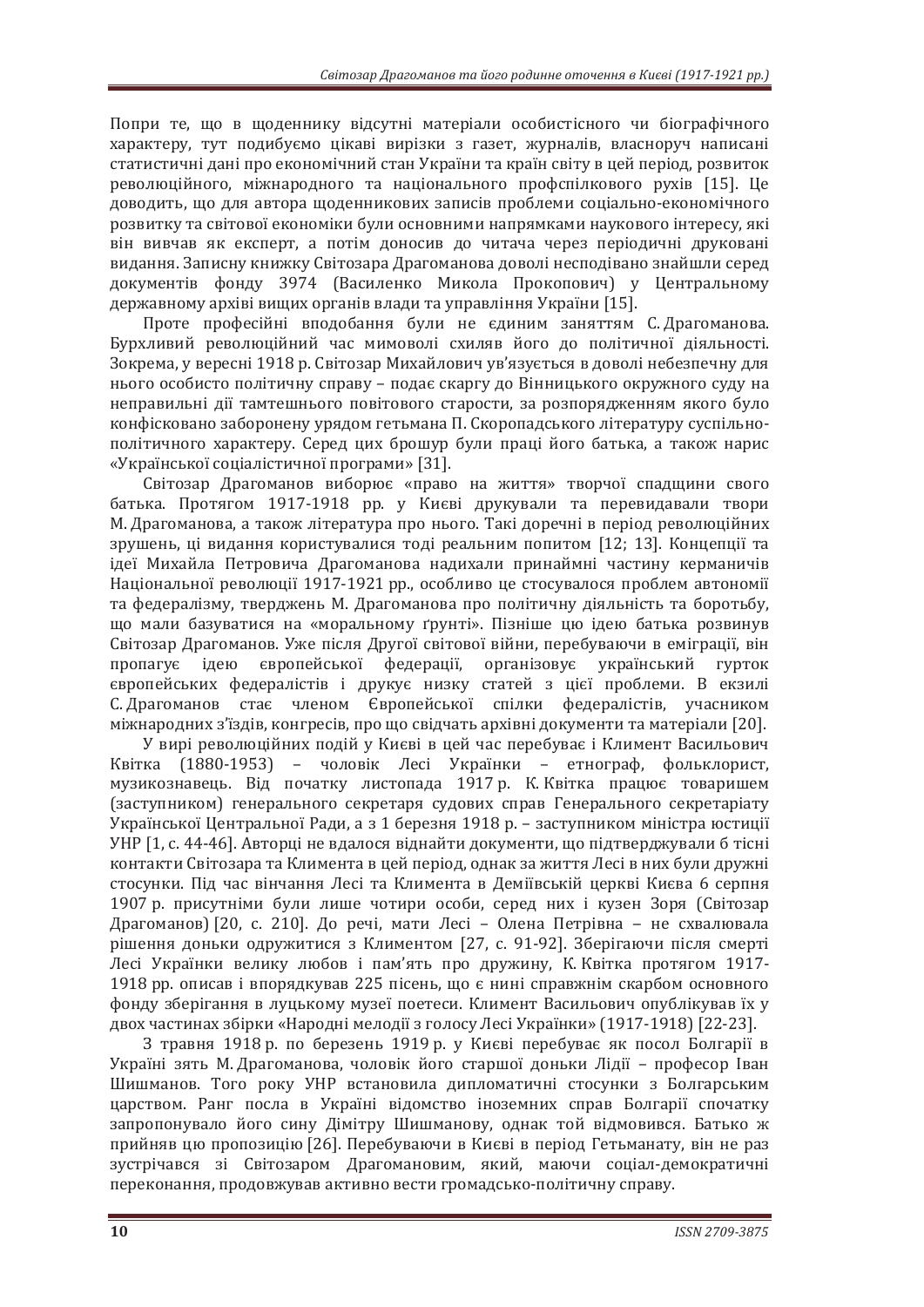Епістолярна спадщина учасників революційних змагань підтверджує той факт, що ледь не з першого дня свого гетьманства П. Скоропадському довелося долати опір активної частини українського суспільства, особливо соціалістів. Д. Донцов згадував, як до міністра внутрішніх справ Вишневського прийшов Світозар Драгоманов, щоб оголосити про свою відставку як урядовця, адже не хотів лишатися при «антиукраїнськім уряді гетьмана». «[...] При цій сцені Вишневський говорив по-українськи, а Драгоманов по-російськи […]», підкреслюючи цим проросійські настрої гетьманату [18].

1918 рік приніс смуток у родину Драгоманових. 16 травня цього року в Києві померла мати Світозара - Людмила Михайлівна. У власному «Щоденнику» посол Болгарії в Україні І. Шишманов, зять небіжниці, напише: «[...] 18 травня 1918 року, субота. Похорони мами. О 10-й годині в Маріїнсько-Благовіщенській церкві. Присутні: міністр закордонних справ Василенко, Богдан Кістяківський зі своєю матір'ю, Дебагорій Мокрієвич, Костянтин Єфремов, Науменко, Трегубов, Гелеган, Квітко (чоловік Маші), пані Гринченко [...]. В 11.30. г[один] прибула депутація від Гетьмана Скоропадського, висловила співчуття сім'ї і поклала вінок на труну -«Вдові М. П. Драгоманова від Гетьмана всієї України». Я поклав вінок з надписом: «Ідеальній подрузі незабутнього професора Софійського університету М. П. Драгоманова – від посла Болгарії» [14]. Поховали її на Байковому цвинтарі, а в 1919 р. коштом Директорії УНР на могилі Л. Драгоманової встановили надгробок [24]. Попередньо УЦР, як зрештою й гетьманський уряд П. Скоропадського, а слідом і Директорія УНР демонстрували поважне та шанобливе ставлення до вдови – дружини М. Драгоманова. Від уряду Центральної Ради, зокрема, Людмила Михайлівна отримувала пенсію.

Постреволюційні 1920-1930-ті рр. стали непростими в житті й діяльності Світозара Драгоманова. Як і для більшості представників української інтелігенції. для нього цей період був наповнений злетами й падіннями у професійній діяльності, спробами «виживання» в умовах переслідування, звинувачень, атмосфери ворожості та спланованих репресій 1930-х рр. Аби прогодувати свою родину С. Драгоманов «чіплявся» за будь-яку роботу, зокрема й науковопедагогічну. Після звільнення з посад (як «шкілника» та «ворога» – Авт.) Світозар Михайлович лікувався у психоневрологічному інституті, про що він напише в автобіографії. Цей драматичний період свідомого нищення української інтелігенції, а також перебування і праця Світозара Михайловича в окупованому німцями Києві [2, с. 44-52] стали причинами його вимушеної еміграції 1943 р., спочатку до Чехословаччини, а потім до Німеччини та США.

У роки Національної революції поряд зі Світозаром була його кохана дружина. У 1914 р. він одружився з Антоніною Шкурською (1889-1981), яка народила йому трьох доньок і сина: Людмилу (у шлюбі – Демиденко), Аріадну (у шлюбі – Іванову), Наталію (у шлюбі – Драгоманова-Бартаї) та сина Михайла, який на початку німецько-радянської війни загинув у німецькому концтаборі на Хмельниччині. До еміграції Антоніна постійно проживала з чоловіком і дітьми в Києві, допомагала Світозару, долаючи прикрості долі та поділяючи з ним усі біди, а пізніше мешкала разом в еміграції.

Період життя та творчості С. Драгоманова, його родинне оточення в революційний період 1917-1921 рр. демонструє високий соціальний статус представників тогочасної культурно-політичної еліти, яка зберегла «драгоманівський дух до волі та свободи», прагнула примножити національні традиції минувшини та втілити в життя європейські цінності, цивілізовані норми соціально-економічного розвитку та міжнародних відносин. Українці Світозар Драгоманов і Климент Квітка, болгарин Іван Шишманов – це представники культурно-творчої та політичної інтелігенції того часу, яких об'єднало драгоманівське родинне древо, стали активними учасниками національновизвольного поступу цього часу. Як і його батько, Світозар Драгоманов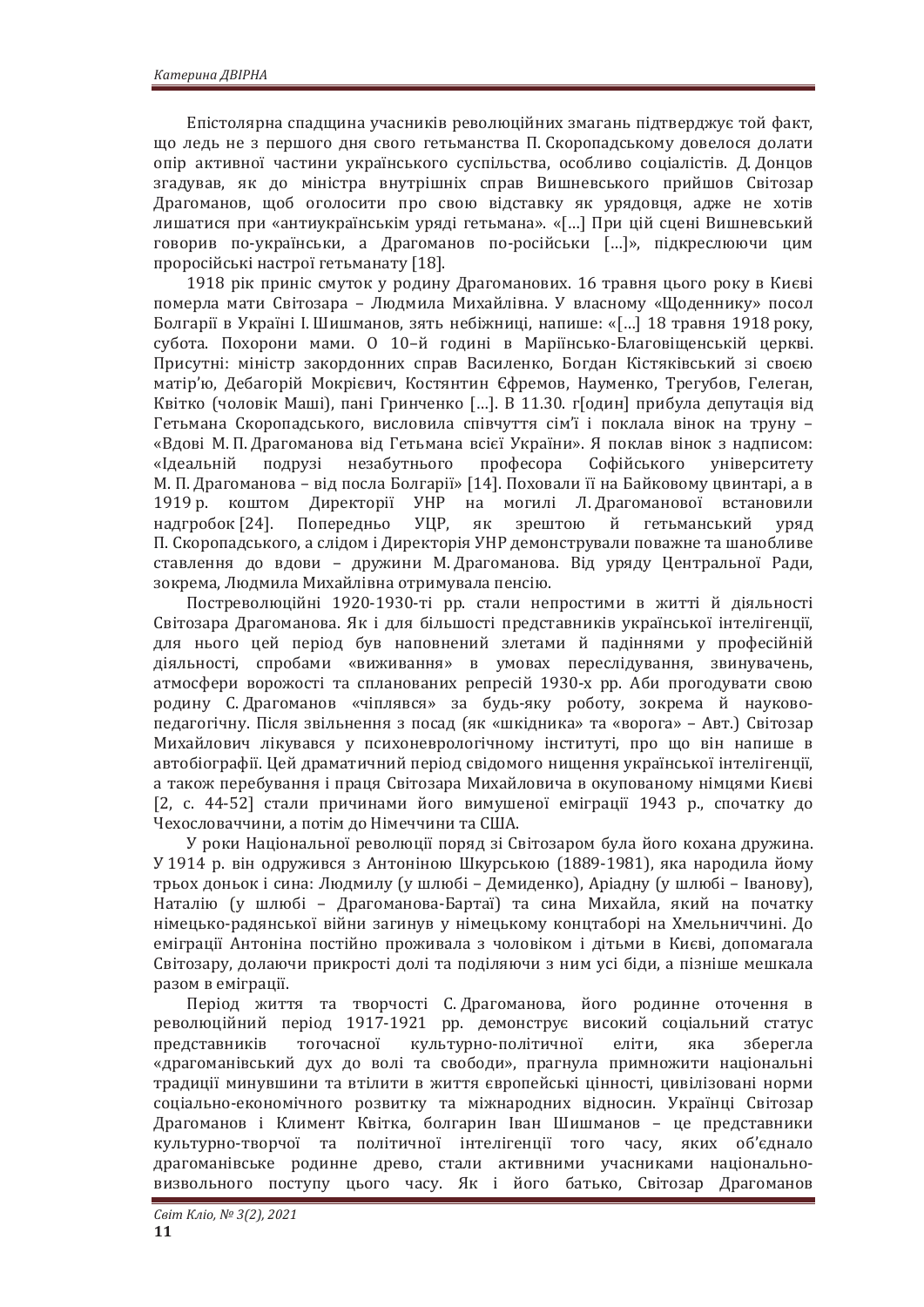продовжував вибудовувати політику на «правдивому, моральному ґрунті». Політичні метаморфози, протиборство різних політичних сил у боротьбі за владу вплинули на його сошал-лемократичні політичні погляли та переконання, а після остаточного приходу до влади більшовиків наступило повне розчарування та зневіра. Із власноруч написаної автобіографії періоду Другої світової війни стає зрозумілим, що саме «довгий 1920 рік» переломив свідомість С. Драгоманова: тоді він покінчив із соціал-демократією, у яку вірив та якій присвятив роки свого життя професійної та політичної діяльності.

**Висновки.** Найважливішим полем професійної діяльності С. Драгоманова в період Української національної революції 1917-1921 рр. став кооперативний напрям. Саме Світозар Михайлович одним із перших в українському громадськополітичному просторі порушив проблему ролі місцевого самоврядування в розбудові суверенної української держави. С. Драгоманов предметно вивчав досвід діяльності муніципалітетів Німеччини та Бельгії, а потім через пресу знайомив із цим досвідом громадськість в Україні, активно пропагуючи ідеї автономізму та федералізму. Його друковані матеріали переконують у тому, що в 1917-1918 рр. він мав власне прогресивне бачення реформи місцевого самоврядування та популяризував цю новаторську ідею. Проблеми соціально-економічного розвитку та світової економіки залишалися основними науковими напрямками, якими він постійно цікавився та глибоко вивчав. Водночас С. Драгоманов переймався проблемою збереження та популяризації творчого надбання свого батька відомого історика, політичного та громадського діяча М. П. Драгоманова. Світозар Драгоманов, Іван Шишманов, Климент Квітка були представниками культурнотворчої та політичної інтелігенції того часу і стали активними учасниками національно-визвольної боротьби 1917-1921 рр. Вони належали до нової політичної еліти, яка, увібравши в себе «нескорений драгоманівський дух», боронила українське слово, українську культуру та національну ідею.

Дослідження життя та творчості С. Драгоманова та його родинного оточення в Києві доби Національної революції 1917-1921 рр. переконує в тому, що тогочасне молоде покоління українців, попри складні життєві та політичні обставини, наслідувало кращі традиції української інтелігенції попереднього історичного періоду, зберігаючи та примножуючи внесок видатних представників українського культурного, творчого та суспільно-політичного простору другої половини XIX ст. -Михайла Драгоманова, Олени Пчілка та Лесі Українки.

Перспективи подальших досліджень теми авторка пов'язує з вивченням документів архівних фондів С. Драгоманова та його близьких родичів, що зберігаються в архіві Української вільної академії наук у США. Опрацювання цих фондів дасть можливість дослідникам поглибити аналіз різнорідної культурницької, творчої, освітньої та політичної діяльності представників роду Драгоманових у різні історичні періоди новітньої історії України.

#### СПИСОК ВИКОРИСТАНИХ ДЖЕРЕЛ ТА ЛІТЕРАТУРИ

1. Бойко О. Квітка – кохання Лесі. Лісовий вісник. 2018. № 3-4. С. 44-46.

2 Лвірна К. П. Світозар Лрагоманов в окупованому Києві (1941-1942рр.): сторінками архівних документів. Науковий часопис НПУ імені М.П.Драгоманова. Серія 6. Історичні науки: Зб. наукових праць. Вип.9. Ювілейний випуск до 70- річчя професора Борисенка Володимира Йосиповича. Київ, 2012. С. 44-52.

3. Драгоманов Світозар. Автобіографічні дані по анкеті видавництва «Час». 15 серпня 1918 р. Відділ рукописів Національної бібліотеки України імені В. Вернадського (далі – HEYB). Φ. X. 5108. Apk. 1-4.

4. Драгоманов С. Спогади про Лесю Українку. Леся Українка в Болгарії. Леся Українка: доля, культура, епоха: Збірник статей і матеріалів. Луцьк.: Волинський національний університет, 2012. Вип. 2. С. 43-49.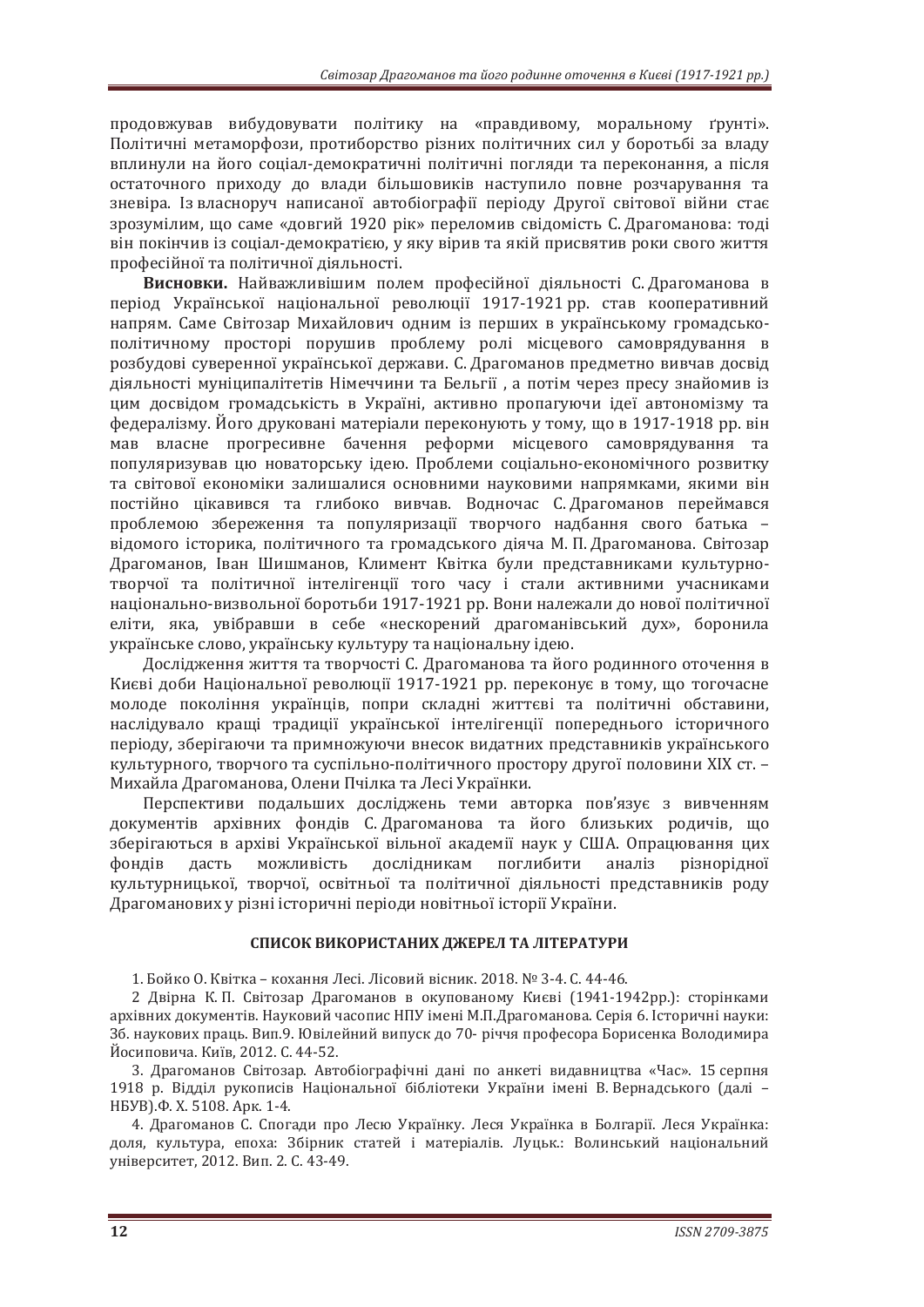5. Драгоманов С. Михайло Драгоманов (1841-1895) Леся Українка: доля, культура, епоха: Збірник статей і матеріалів. Луцьк.: Волинський національний університет, 2012. Вип. 2. C. 215-226.

6. Драгоманов С. Незнаний серед українців твір М. Драгоманова. Леся Українка: доля, культура, епоха: Збірник статей і матеріалів. Луцьк.: Волинський національний університет, 2012. Вип. 2. С. 226-235.

7. Драгоманов С.М. Муниципальные предприятия в Швеции. Известия Киевского комерческого института. Киев, 1912. Кн. XVIII. С. 91-121.

8. Драгоманов С.М. Первый международный съезд Представителей городов. Известия Киевского комерческого института. Киев, 1915. Кн. XXIX. С. 1-28.

9. Драгоманов С. До майбутнього з'їзду представників споживчих товариств Київської губернії. Відділ рукописів НБУВ. Ф. І. 35017. Арк.1-3.

10. Драгоманов С. Харчова справа і муніципалітети Німеччини. Робітнича газета. 1917. 3 квітня. С. 2-3.

11. Драгоманов С. Комунальна політика щодо боротьби з безробіттям в Генті (Бельгія). Робітнича газета. 1918. 12 квітня. С. 2-3.

12. Драгоманов М. П. О состоянии женщин в первый век Римской империи. Киев, 1917. 176 с.

13. Драгоманов М. Листи на Наддніпрянську Україну. Київ, 1917.

14. Жатько В. Дружина апостола правди і науки. Кримська світлиця. 2015. 12 червня. С. 4.

15. Записна книжка Драгоманова С. (1916-1921 г.). Центральний державний архів вищих органів влади та управління України (далі - ЦДАВОУ). Ф. 3974. Василенко Микола Прокопович (15.12.1866-3.10.1935) – історик держави і права, громадський та політичний діяч, академік ВУАН, дійсний член НТШ. Оп. 1. Спр. 12. 71 арк.

16. Коляда І. А. Михайло Драгоманов - апостол правди і науки. Біографічний науковопопулярний нарис. Історія у школі. 2015. № 1-5.

17. Київський національний університет імені Тараса Шевченка: Незабутні постаті; Авт.упор. О. Матвійчук, Н. Струк; Ред. кол.: В. Скопенко, О. Третяк, Л. Губерський, О. Закусило, В. Андрейцев, В. Колесник, В. Різун та ін. Київ: Світ Успіху, 2005. С. 178-179.

18. Климчук Д. Операція «Федерація з Росією» гетьмана Скоропадського. Тиждень 2015. 27 грудня.

19. Короткі життєписи і описи наукових праць членів Українського історикофілологічного товариства у Празі (М. Антоновича, А. Волошина, С. Драгоманова, О. Оглоблина, Н. Василенко-Полонської та ін. (на літери А-Ш), 1941-1945. Центральний державний архів громадських об'єднань України (далі - ЦДАГОУ). Ф.269. Колекція документів «Український музей у Празі». Оп.1. Спр. 422. Арк. 14-15.

20. Леся Українка. Зібрання творів у 12 т. Київ: Наукова думка, 1978. Т. 11. 480 с.

21. Лист Світозара Драгоманова. ЦДАВОУ. Ф. 5235. Уряд Української Народної Республіки в екзилі. Оп.1. Спр. 1931. Арк. 67-71.

22. Народні мелодії. З голосу Лесі Українки. Ч.1; записав і упоряд. К. Квітка. Київ, 1917. 229 с.

23. Народні мелодії. З голосу Лесі Українки. Ч.2; записав і упоряд. К. Квітка. Київ, 1918. 104 с.

24 Науменко В. На могилу Людмилі Михайлівні Драгомановій. Нова Рада. 1918. № 82. 30 травня. С. 1-2.

25. Павлик М. Михайло Драгоманов. Київ, 1917.

26. Павленко В. В. Іван Шишманов та розбудова болгарсько-українських дипломатичних відносин у 1918-1919 р. Дриновський збірник. 2011. Т. 4. С. 239-246.

27. Панасенко Т. Леся Українка. Харків: Фоліо, 2019. 122 с.

28. Семенко М. В. Концепція місцевого самоврядування Світозара Драгоманова. Соціально-економічні, політичні та гуманітарні виміри національного та місцевого розвитку: зб. наук. ст. учасників регіон. наук.-практ. конф.; редкол.: С. В. Степаненко та ін. Полтава: Полтавський національний педагогічний ун-т імені В. Г. Короленка, 2018. С. 134-137.

29. Семенко С. Тематичні виднокола публіцистики Світозара Драгоманова 20-70-х років XX ст. Образ. 2016. Вип. 1. С. 37-44.

30. Скрипка Т. Світозар Драгоманов (1884-1958). Леся Українка: доля, культура, епоха: Збірник статей і матеріалів. Луцьк.: Волинський національний університет, 2012. Вип. 2. С. 179-185.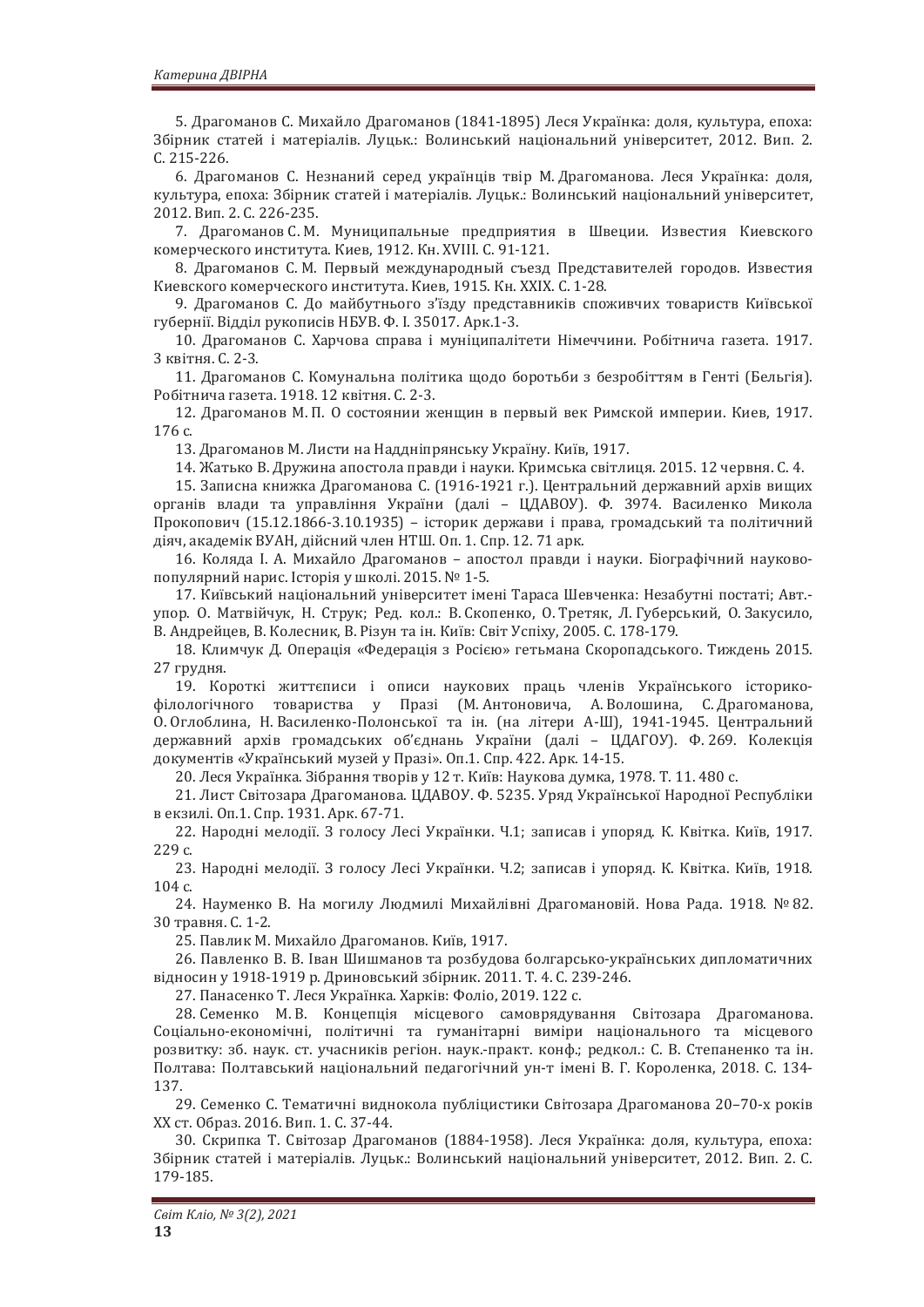31. Справа за скаргою Світозара Михайловича Драгоманова на неправильні дії Вінницького повітового старости у справі про конфіскацію «брошур різних авторів і нарис «Української соціалістичної програми» та «Листи у Наддніпровську Україну». Державний архів Вінницької області. Ф.172. Вінницький окружний суд. Оп. 25. Спр. 225.

32. Чуткий А. До біографії родини Драгоманових: історія здобуття освіти С. М. Драгомановим. Вісник Чернігівського національного педагогічного університету. Чернігів, 2015, Вип. 134, Серія: історичні науки. № 11, С.92-97.

#### **REFERENCES**

1. Boyko, O. (2018). *Kvitka - kokhannya Lesi* [Kvitka is Lesya's love]. Lisovyy visnyk [Forest Bulletin], 3-4, 44-46 [in Ukrainian].

2. Chutkyy, A. (2015). *Do biohrafiyi rodyny Drahomanovykh: istoriya zdobuttya osvity S. M. Dragomanovym* [To the biography of the Drahomanov family: the history of S. Drahomanov's education]. Visnyk Chernihivs'koho natsional'noho pedahohichnoho universytetu [Bulletin of Chernihiv National Pedagogical University]. Seriya: istorychni nauky. Chernihiv. Issue 134, Vol. 11, 92-97 [in Ukrainian].

3. Dvirna, K. (2012). Svitozar Dragomanov v okupovanomu Kyyevi (1941-1942rr.): storinkamy arkhivnykh dokumentiv [Svitozar Dragomanov in occupied Kyiv (1941-1942): pages of archival documents]. Naukovyy chasopys NPU imeni M.P.Dragomanova. Seriya 6. Istorychni nauky: Zb. naukovykh prats'. Issue 9, 44-52 [in Ukrainian].

4. *Dragomanov Svitozar, Avtobiohrafichni dani po anketi vydavnytstya «Chas»*, 15 serpnya 1918 r. [Drahomanov Svitozar. Autobiographical data on the questionnaire of the publishing house *"Time". August 15, 1918*]. Instytut rukopysu Natsional'noyi biblioteky Ukrayiny imeni V. Vernads'koho [Manuscript Institute of the V. Vernadsky National Library of Ukraine]. Fund. X. File 5108, 1-4 [in Ukrainian].

5. Dragomanov, S. (2012). *Spohady pro Lesyu Ukrayinku. Lesya Ukrayinka v Bolhariyi.* [Memoirs of Lesva Ukrainka, Lesva Ukrainka in Bulgarial, Lesva Ukravinka; dolva, kul'tura, epokha; Zbirnyk statey i materialiy. Luts'k: Volyns'kyy natsional'nyy universytet. Issue. 2, pp. 43-49 [in Ukrainian].

6. Dragomanov, S. (2012). *Mykhaylo Dragomanov (1841-1895)*[Mykhailo Drahomanov (1841-1895)]. Lesya Ukrayinka: dolya, kul'tura, epokha: Zbirnyk statey i materialiv. Luts'k.: Volyns'kyy natsional'nyy universytet. Issue 2, 215-226 [in Ukrainian].

7. Dragomanov, S. (2012). *Neznanyy sered ukrayintsiv tvir M. Dragomanova* [The work of M. Dragomanov unknown among Ukrainians]. Lesva Ukravinka: dolva, kul'tura, epokha: Zbirnyk statev i materialiv. Luts'k.: Volyns'kyy natsional'nyy universytet, Issue. 2, 226-235 [in Ukrainian].

8. Dragomanov, S. M. (1912). *Munitsipal'nyye predpriyatiya v Shvetsii* [Municipal enterprises in Sweden]. Izvestiya Kiyevskogo komercheskogo instituta [News of the Kiev Commercial Institute]. Kiyev, XVIII, 91-121 [in Russian].

9. Dragomanov, S. (1915). *Pervyv mezhdunarodnyy s''vezd Predstavitelev gorodov* [First] International Congress of Representatives of Cities]. Izvestiya Kiyevskogo komercheskogo instituta [News of the Kiev Commercial Institute]. Kiyev, XXIX, 1-28 [in Russian].

10. Dragomanov, S. *Do maybutn'oho z"yizdu predstavnykiv spozhyvchykh tovarystv Kyyivs'koyi* hubernivi [To the forthcoming congress of representatives of consumer societies of Kyiv province]. Instytut rukopysu Natsional'noyi biblioteky Ukrayiny imeni V. Vernads'koho [Manuscript Institute of the V. Vernadsky National Library of Ukraine]. Fund. I. File 35017, 1-3 [in Ukrainian].

11. Dragomanov, S. (1917). *Kharchova sprava i munitsypalitety Nimechchyny* [Food business and municipalities of Germany]. Robitnycha hazeta [Worker's newspaper], 3 kvitnya [April, 3] [in Ukrainian].

12. Dragomanov, S. (1918). *Komunal'na polityka shchodo borot'by z bezrobittyam v Henti ȋȌ* [Communal policy to combat unemployment in Ghent (Belgium)]. Robitnycha hazeta [Worker's newspaper], 12 kvitnya [April, 12] [in Ukrainian].

13. Dragomanov, M. (1917). O sostoyanii zhenshchin v pervyy vek Rimskoy imperii [On the state of women in the first century of the Roman Empire]. Kiyev [in Russian].

14. Dragomanov, M. (1917). *Lysty na Naddnipryans'ku Ukrayinu* [Letters to the Dnieper Ukraine]. Kyiv [in Ukrainian].

15. Kolyada, I. (2015). *Mykhaylo Dragomanov – apostol pravdy i nauky. Biohrafichnyy naukovopopulyarnyy narys* [Mykhaylo Dragomanov - Apostle of Truth and Science. Biographical popular science essay]. Istoriya u shkoli [History at school], 1-5. [in Ukrainian].